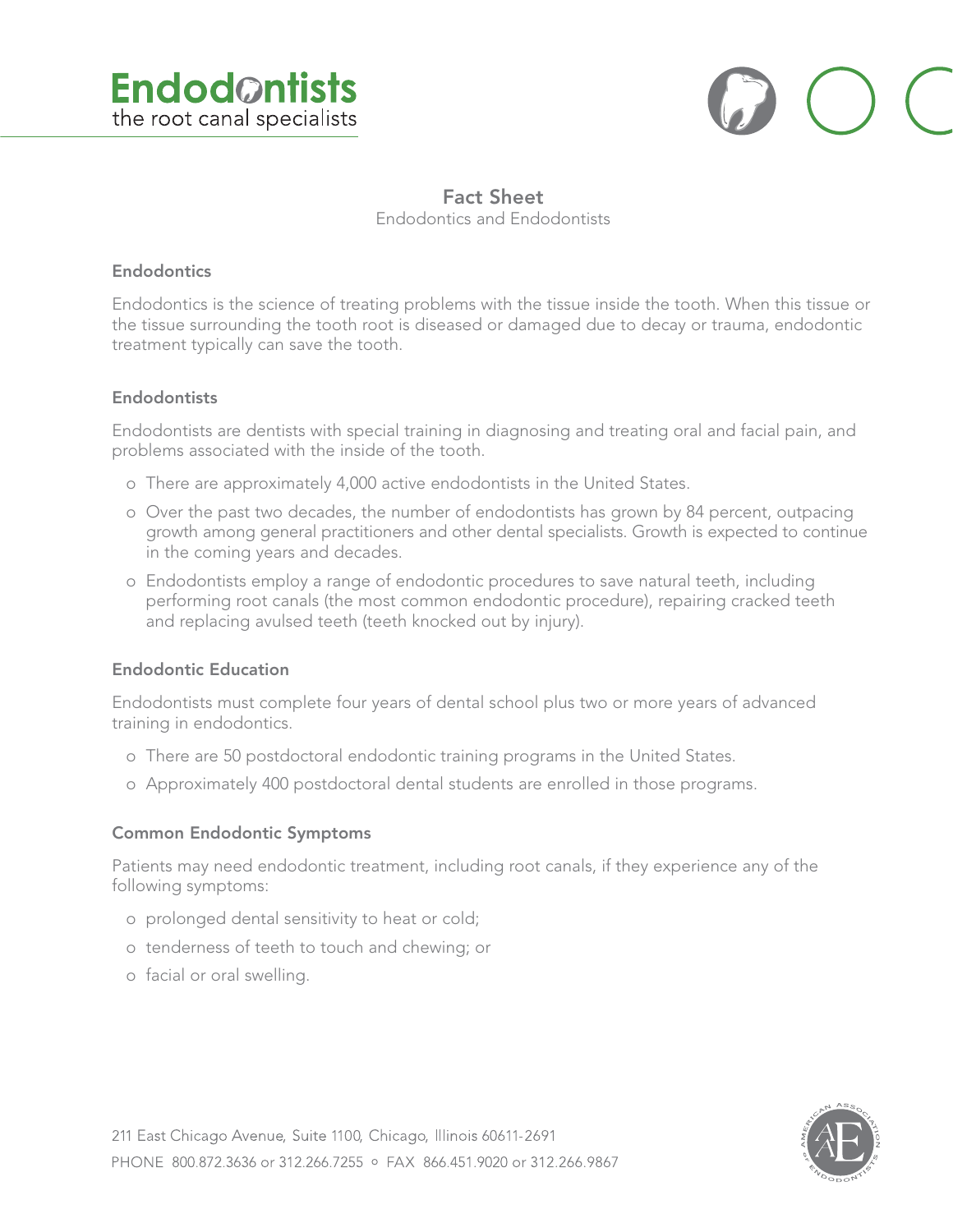## **Root Canals**

Root canal treatment is needed when the pulp (the soft tissue inside the tooth) becomes inflamed or infected as a result of injury, deep decay, repeated dental procedures on the tooth, or a cracked or chipped tooth.

- o Most patients who have had a root canal performed by an endodontist describe the procedure as virtually painless.
- o Eighty-five percent of patients who have had a root canal performed by an endodontist would return to an endodontist for future work.
- o Between 1990 and 1999, the number of root canals performed in the United States increased by 13 percent to nearly 16 million.
- o Root canals performed by endodontists are a better and common alternative to tooth extraction.
- o When performing a root canal, an endodontist removes inflamed or infected pulp, carefully cleans and shapes the inside of the canal (a channel inside the root), and fills and seals the space.
- o After performing the procedure, the endodontist returns the patient to a general dentist to have a crown placed or other restorative work performed.
- o After restoration, the tooth continues to function like any other tooth.

## **Saving Natural Teeth**

Although it is possible in some cases to replace an extracted tooth with an implant or bridgework, Americans have strong negative feelings about losing their natural teeth.

- o In a recent AAE survey, 76 percent of participants said they would prefer a root canal to tooth extraction.
- o Nearly a third would not sell a healthy front tooth for any amount of money.
- o Most people are not aware that root canal treatment is a viable alternative to tooth extraction.
- o Older individuals are much more likely than younger individuals to have experienced a tooth extraction.
- o Women are more likely than men to have had a tooth extraction.
- o More than half (58 percent) of those who have had a tooth extracted did not replace it with anything; the remainder replaced the tooth with a bridge (17 percent), dentures (12 percent) or an implant (8 percent).
- o Artificial teeth can limit your ability to chew certain foods necessary to maintaining a balanced diet.